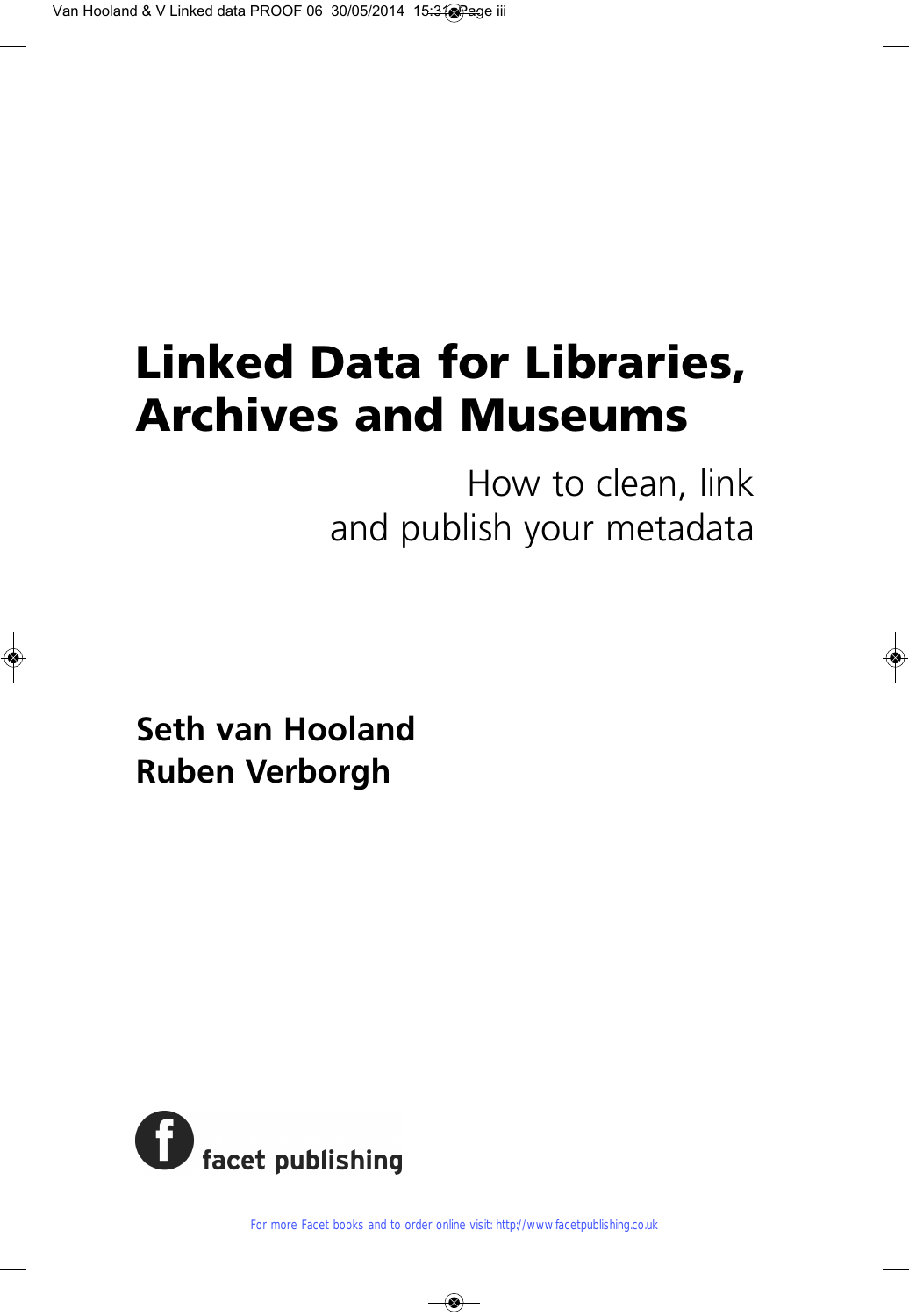## Contents

| 1            |  |
|--------------|--|
|              |  |
|              |  |
|              |  |
|              |  |
|              |  |
|              |  |
|              |  |
|              |  |
| $\mathbf{2}$ |  |
|              |  |
|              |  |
|              |  |
|              |  |
|              |  |
|              |  |
|              |  |
|              |  |
|              |  |
|              |  |
| 3            |  |
|              |  |
|              |  |
|              |  |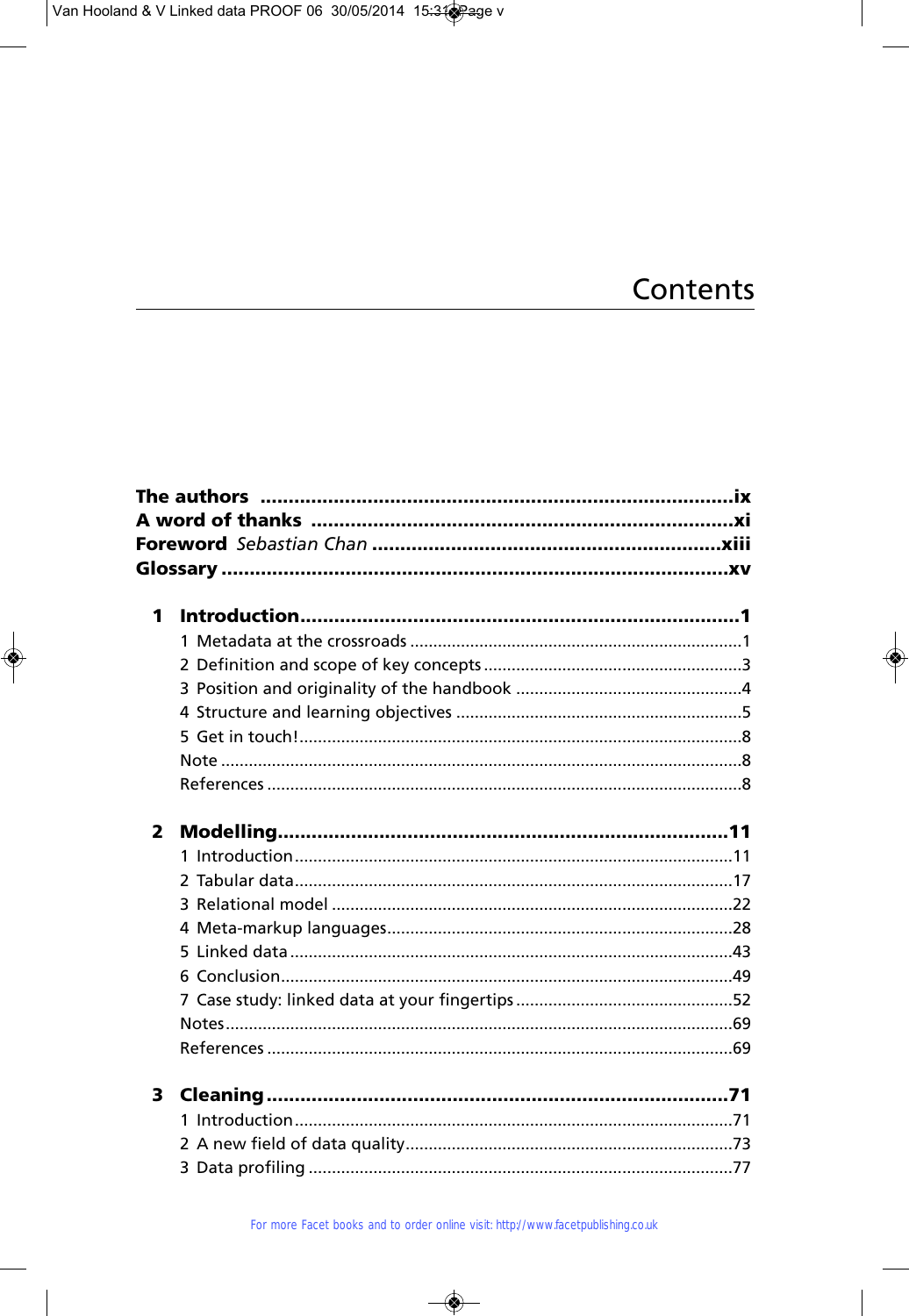| 4 |                                                        |  |
|---|--------------------------------------------------------|--|
|   |                                                        |  |
|   |                                                        |  |
|   |                                                        |  |
|   |                                                        |  |
|   |                                                        |  |
|   |                                                        |  |
|   |                                                        |  |
|   |                                                        |  |
|   |                                                        |  |
|   |                                                        |  |
| 5 |                                                        |  |
|   |                                                        |  |
|   |                                                        |  |
|   |                                                        |  |
|   |                                                        |  |
|   |                                                        |  |
|   |                                                        |  |
|   |                                                        |  |
|   |                                                        |  |
|   |                                                        |  |
| 6 |                                                        |  |
|   |                                                        |  |
|   |                                                        |  |
|   |                                                        |  |
|   |                                                        |  |
|   |                                                        |  |
|   | 6 Case study: Cooper-Hewitt National Design Museum 222 |  |
|   |                                                        |  |
|   |                                                        |  |
| 7 |                                                        |  |
|   |                                                        |  |
|   |                                                        |  |
|   |                                                        |  |
|   |                                                        |  |